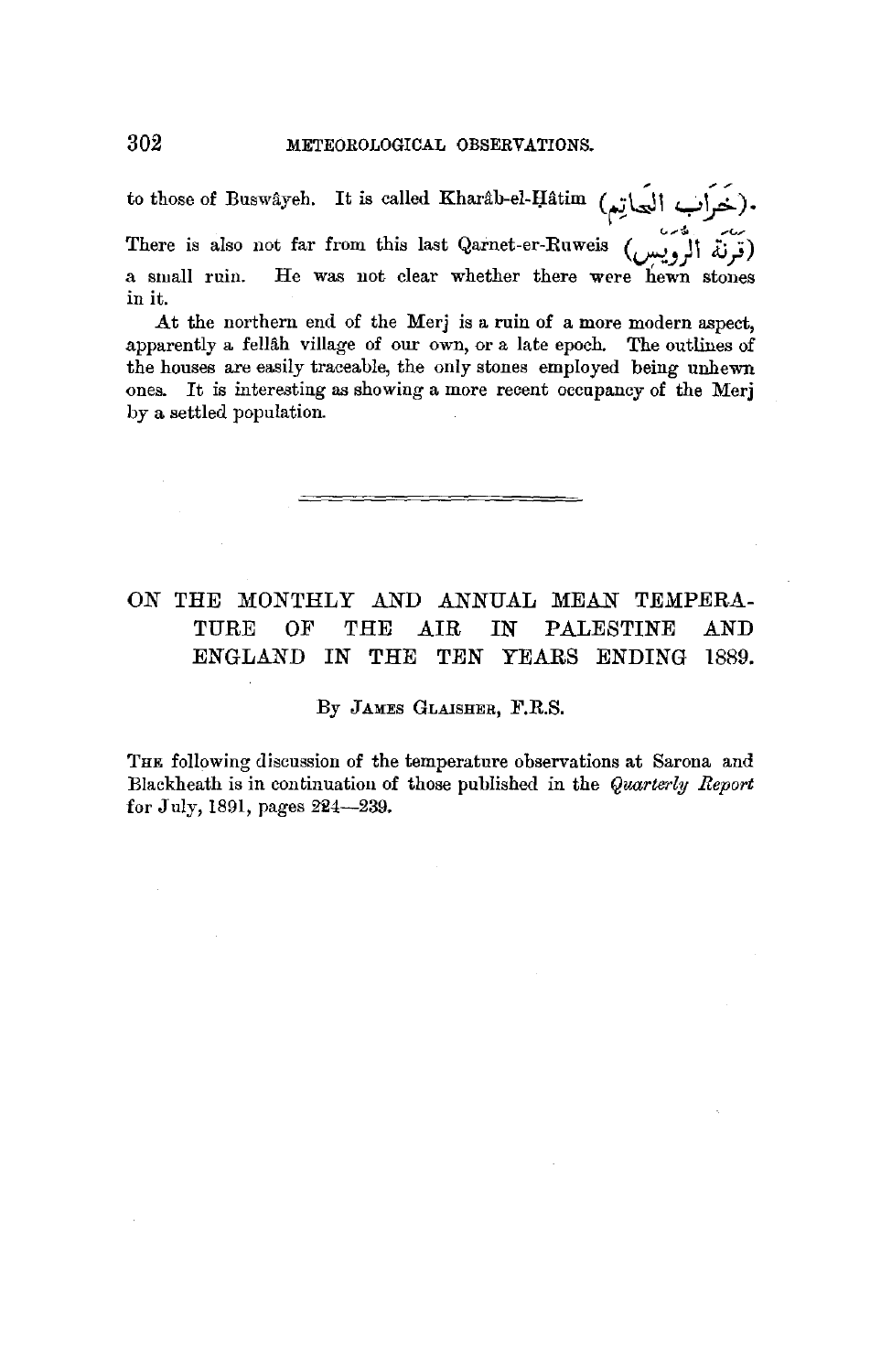|                                        |           |          |          |           | Years.       |         |         |           |             |          | Means<br>of |
|----------------------------------------|-----------|----------|----------|-----------|--------------|---------|---------|-----------|-------------|----------|-------------|
| Months.                                | 1880.     | 1881.    | 1882.    | 1883.     | 1884.        | 1885.   | 1886.   | 1887.     | 1888.       | 1889.    | 10 Years.   |
|                                        | $\bullet$ | $\circ$  | $\circ$  | $\bullet$ | $\mathbf{o}$ | $\circ$ | $\circ$ | $\bullet$ | $\circ$     | $\circ$  | $\circ$     |
| January                                | 50.7      | $59 - 5$ | $52 - 4$ | 56.5      | 50.5         | 54.4    | 57.0    | 54.1      | 53.3        | 56.5     | 54.6        |
| February                               | 55.7      | 56.2     | 49.8     | 54.2      | 53.3         | 55.5    | 57.8    | 54.2      | 57.6        | 57.5     | 55.2        |
| March                                  | 56.6      | 58.3     | 58.0     | 60.0      | 57.4         | 59.5    | 58.3    | 57.2      | 65.3        | 63.0     | $59 - 4$    |
| April<br>$\cdots$                      | 63.6      | 67.2     | 62.4     | $61.4$    | 65.6         | 63.2    | 62.4    | 65.5      | 64.8        | 62.8     | 63.8        |
| May<br>$\bullet$ $\bullet$             | 69.0      | 68.5     | 65.3     | 66.0      | 67.1         | 71.7    | 66.2    | 68.3      | 68.2        | 71.5     | 68.2        |
| June<br>$\ddot{\phantom{a}}$           | 73.6      | 71.0     | 69.5     | 73.3      | 74 0         | 73.8    | 74.7    | 73.3      | 72.8        | 74.2     | 73.0        |
| July<br>$\alpha$ , $\alpha$ , $\alpha$ | $77 - 2$  | 76.7     | 74.9     | 75.7      | 75.5         | 77.3    | 75.8    | 76.0      | 78.9        | 79.0     | 76.6        |
| August                                 | 79.0      | 80.1     | 776      | 78.8      | 77.4         | 77.7    | 78.6    | 78.8      | 79.4        | 79.3     | 78.8        |
| ${\bf September}$                      | 76.8      | $78-1$   | 76.8     | 74.4      | 74.0         | 77.1    | 76.8    | 77.0      | $77\cdot 2$ | 78.2     | 76.6        |
| October                                | 73.6      | 72.4     | 72.0     | 73.0      | 71.2         | 74 4    | 72.4    | 76.0      | 77.8        | 78.6     | 74.1        |
| November                               | 68.8      | 65.5     | 66.3     | 64.4      | 62.8         | 65.2    | 63.1    | 67.5      | 61.3        | $60 - 3$ | 64.5        |
| December                               | 56.9      | 56.8     | 59.9     | 56.1      | 59.8         | 61.0    | 58.2    | 60.5      | 56.0        | 57.8     | 58.3        |
| Means<br>$\bullet$ $\bullet$           | 66.8      | 67.5     | 65.5     | 66.2      | 65.7         | 65.9    | 66.8    | 66.5      | 67.7        | 68.4     | 66.9        |

TABLE XIII.-Mean Temperature of the Air in each Month at Sarona.

808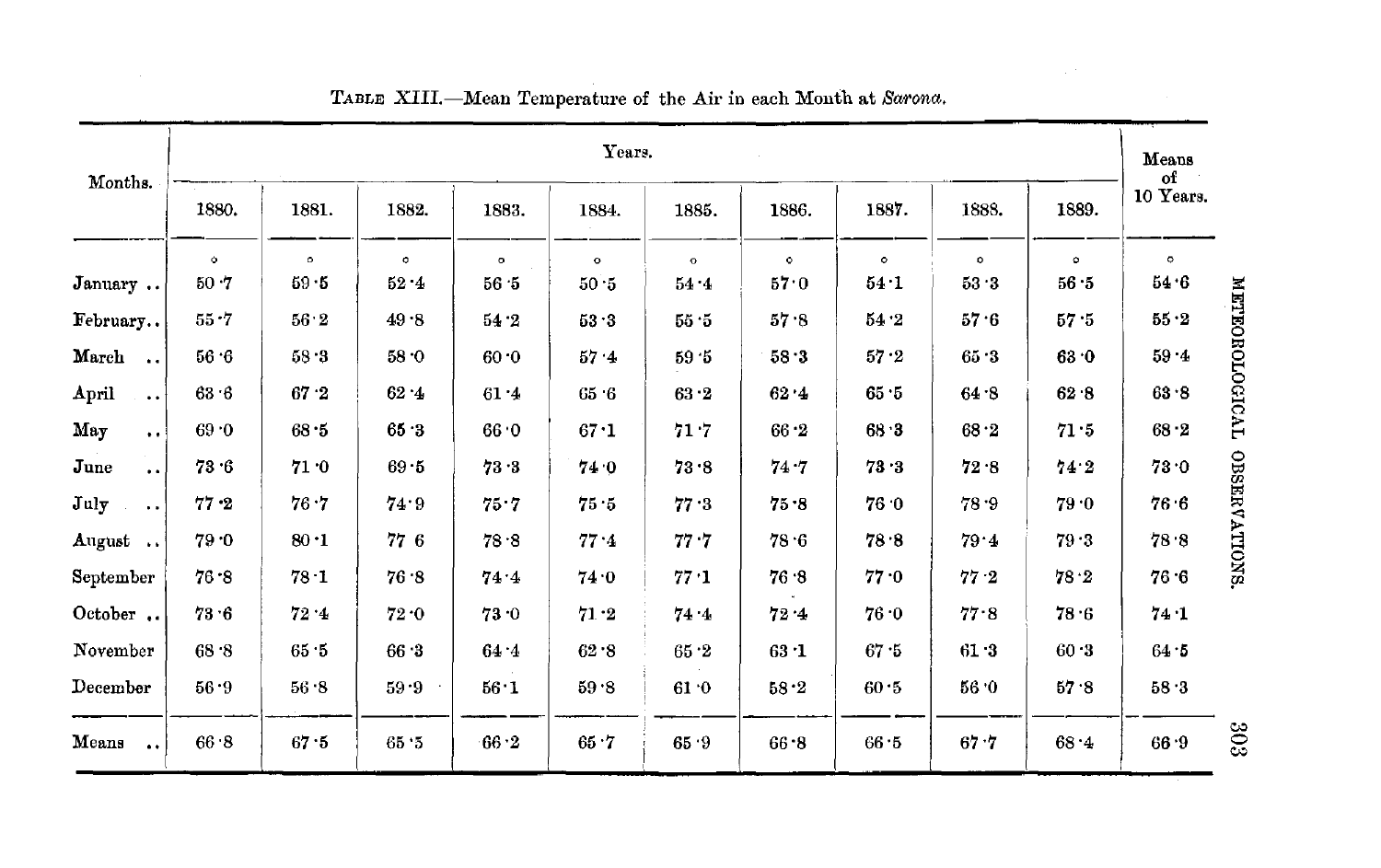By selecting in each month the lowest and highest numbers in Table XIII, the mean temperature has varied-

| In January             | from                          |          | $\cdots$ | 50.5 in 1884 to 59.5 in 1881    |  |  |  |
|------------------------|-------------------------------|----------|----------|---------------------------------|--|--|--|
| February               | ,                             | $\cdots$ |          | $\ldots$ 49.8, 1882, 57.8, 1886 |  |  |  |
| $\operatorname{March}$ | $\ddot{\phantom{1}}$          | $\cdots$ |          | 56.6, 1880, 65.3, 1888          |  |  |  |
| $_{\rm April}$         | ,                             | $\cdots$ |          | $\ldots$ 61.4, 1883, 67.2, 1881 |  |  |  |
| $\rm\,May$             | $\ddot{\phantom{1}}$          | $\cdots$ |          | $\dots$ 65.3, 1882, 71.7, 1885  |  |  |  |
| June                   | $\mathbf{H}$ and $\mathbf{H}$ |          |          | $\ldots$ 69.5, 1882, 74.7, 1886 |  |  |  |
| July                   | $\mathbf{a}$ and $\mathbf{a}$ |          |          | $\ldots$ 74.9, 1882, 79.0, 1889 |  |  |  |
| August                 | $\ddot{\phantom{a}}$          | $\sim$   |          | $\ldots$ 774, 1884, 801, 1881   |  |  |  |
| ${\tt September}$      | y,                            | $\cdots$ |          | $\ldots$ 740, 1884, 782, 1889   |  |  |  |
| October                | ١s,                           |          |          | $\ldots$ 71.2, 1884, 78.6, 1889 |  |  |  |
| November               | $^{\prime\prime}$             | $\sim$   |          | $\dots$ 60.3, 1889, 68.8, 1880  |  |  |  |
| December               | $\mathbf{a}$                  |          |          | $\ldots$ 560, 1888, 610, 1885   |  |  |  |
|                        |                               |          |          |                                 |  |  |  |

The month of lowest mean temperature in the ten years was February, 1882, and was 49°·8, and that of the highest was August, 1881, and was 80°·1.

By taking the differences between the lowest and highest temperature in each month, and the mean of the ten years, in Table XIII., the greatest departures in each month from the mean of ten years, are in -

|                        |          |          |     |                      | Below the mean of 10 years. |          |                         |     |                          | Above the mean of 10 years. |
|------------------------|----------|----------|-----|----------------------|-----------------------------|----------|-------------------------|-----|--------------------------|-----------------------------|
| January                |          |          |     |                      | $ 41$ in 1884               |          |                         |     |                          | and 4.9 in 1881             |
| February               |          |          |     |                      | $\ldots$ 5.4, 1882          |          |                         |     |                          | $2.6$ , 1886                |
| $\operatorname{March}$ | $\cdots$ | $\cdots$ | 2.8 |                      | ,, 1880                     |          | ,                       |     |                          | 59, 1888                    |
| $_{\rm April}$         |          |          |     |                      | $\ldots$ 2.4, 1883          |          | ,,                      |     |                          | $3.4$ , 1881                |
| <b>May</b>             |          |          |     |                      | $\ldots$ 2.9, 1882          | $\cdots$ | ,                       |     |                          | $3.5$ , 1885                |
| $_{\text{June}}$       |          | 35,      |     |                      | 1882                        |          | $\overline{\mathbf{5}}$ |     |                          | $1.7$ , 1886                |
| July                   |          |          |     |                      | $\ldots$ 1.7, 1882          |          | ,                       | 2.4 | $\ddot{\phantom{1}}$     | 1889                        |
| August                 | $\cdots$ |          |     |                      | 14, 1884                    |          | $\overline{\mathbf{r}}$ |     |                          | 13, 1881                    |
| ${\bf September}$      |          | $\cdots$ | 2.6 | $\ddot{\phantom{0}}$ | 1884                        | فأدمد    | $\ddot{ }$              | 1.6 | $\ddot{\phantom{1}}$     | 1889                        |
| October                |          | $\cdots$ | 2.9 | $\ddot{\phantom{a}}$ | 1884                        |          | $\ddot{\phantom{a}}$    | 4.5 | $\overline{\mathbf{5}}$  | 1889                        |
| November               |          | $\cdots$ | 42  | ,,                   | 1889                        |          | $\overline{\mathbf{5}}$ | 4.3 | $\overline{\mathbf{32}}$ | 1880                        |
| $\rm December$         |          | $\cdots$ | 2.3 | $\ddot{\phantom{a}}$ | 1888                        | $\cdots$ | $\overline{\mathbf{1}}$ | 2.7 | $\ddot{\phantom{a}}$     | 1885                        |

The largest departure below the mean was 5°·4 in February, 1882; the next in order was 4°·2 in November, 1889, and 4°·1 in January, 1884.

The smallest departure below the mean was 1°·4 in August, 1884; the next in order was 1°·7 in July, 1882, and 2°·3 in December, 1888.

The largest departure above the mean was 5°·9 in March, 1888; the next in order was 4°·9 in January, 1881, and 4°·5 in October, 1889.

The smallest departure above the mean was 1°·3 in August, 1881 ; the next in order was  $1^{\circ}6$  in September, 1889, and  $1^{\circ}7$  in June, 1886.

The mean temperature in August was the most uniform ; the next in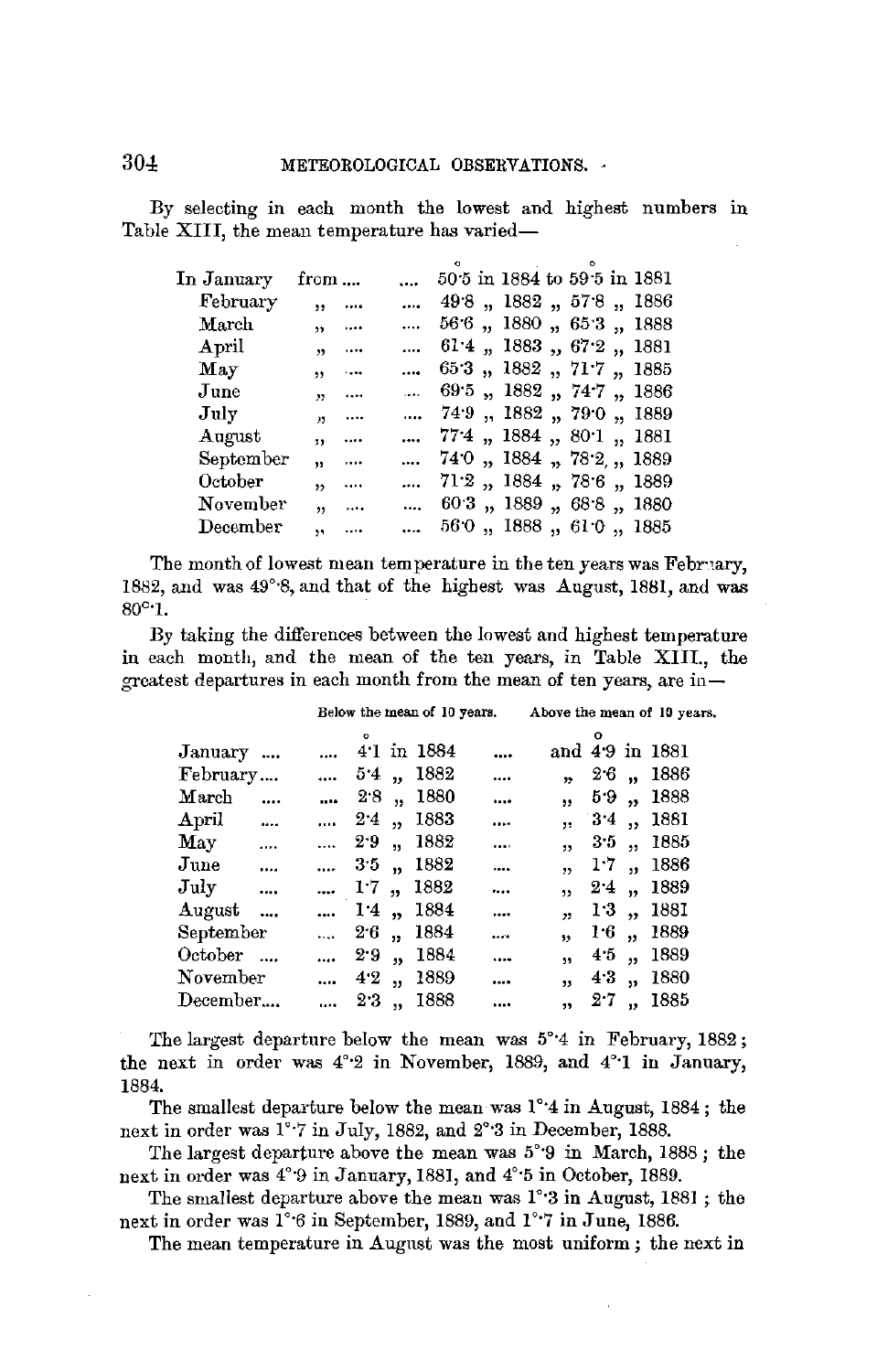order were July aml September, the departure in these months from the mean being, in-

| August        | $\cdots$ | $\cdots$     |     |                       |     | 1'4 below, to 1'3 above the mean. |
|---------------|----------|--------------|-----|-----------------------|-----|-----------------------------------|
| $\text{July}$ | $\cdots$ | $\ldots$ 1.7 |     | $\ldots$ 2.4 $\ldots$ |     |                                   |
| September     |          | $\cdots$     | 2.6 | $\sim$ $\sim$         | 16. |                                   |

The mean temperature in January was the most variable; the next in order were March and November. The departure from the mean in these months were, in-

| January  | 1.111    | $\cdots$ |                    |                          |    | 4.1 below, to 4.9 above the mean. |  |
|----------|----------|----------|--------------------|--------------------------|----|-----------------------------------|--|
| March    | $\cdots$ |          | $\ldots$ 2.8, 5.9, |                          |    |                                   |  |
| November | $\sim$   | $\cdots$ | 4.2                | <b>Contract Contract</b> | 43 |                                   |  |

The month of lowest mean temperature in each year has been--Seven times in January, viz., in 1880, 1884, 1885, 1886, 1887, 1888,

and 1889.

Twice in February, viz., in 1881, and 1882.

Once in December, viz., in 1883.

The three coldest months in the year are January, February, and December, and their mean value is 55°·9.

The month of highest mean temperature hag always been August, and has varied from 77°-4 in 1884 to 80°-1 in 1881. The mean temperature on the mean of 10 years of the months immediately preceding and following August, viz., July and September, were of the same value, viz., 76°·6'. The month of August was warmer in the year

|      |    |     |    |                                                         | $\circ$ |
|------|----|-----|----|---------------------------------------------------------|---------|
|      |    |     |    | 1880 than July by 1.8, and warmer than September by 2.2 |         |
| 1881 | ,  | 3.4 | "  | 12                                                      | 20      |
| 1882 | ,  | 2.7 | ,, | , 1                                                     | 1.8     |
| 1883 | 37 | 31  | ,, | ,,                                                      | 4.4     |
| 1884 | ,, | 1.9 | ,, | ,,                                                      | 3·1     |
| 1885 | ,  | 0.4 | "  | ,,                                                      | 0.6     |
| 1886 | ,, | 28  | ,  | ,,                                                      | 18      |
| 1887 | ,  | 28  | "  | ,,                                                      | 1.8     |
| 1888 | ,, | 05  | ,, | "                                                       | 2.2     |
| 1889 | ,, | 03  | ,, | ,                                                       | ŀ1      |
|      |    |     |    |                                                         |         |

And these three months are the three hottest months in the year, and their mean value is 77°·3.

The coldest month on the mean of 10 years was January, when the mean temperature was 54°<sup>-6</sup>, but February is nearly as cold, being 55<sup>°-2</sup>; then the mean temperature increases monthly by nearly  $4\frac{1}{2}^\circ$  till June, then a slower increase till August, the warmest month, viz., 78°·8, and then decreases, the greatest change from month to month being from October to November, which is as large as  $9^{\circ}6$ , and further sinks  $6^{\circ}2$  to December.

The lowest mean annual temperature was 65°·5 in 1882, and the highest was  $68^{\circ}4$  in 1889. The mean of the 10 years was  $66^{\circ}9$ .

X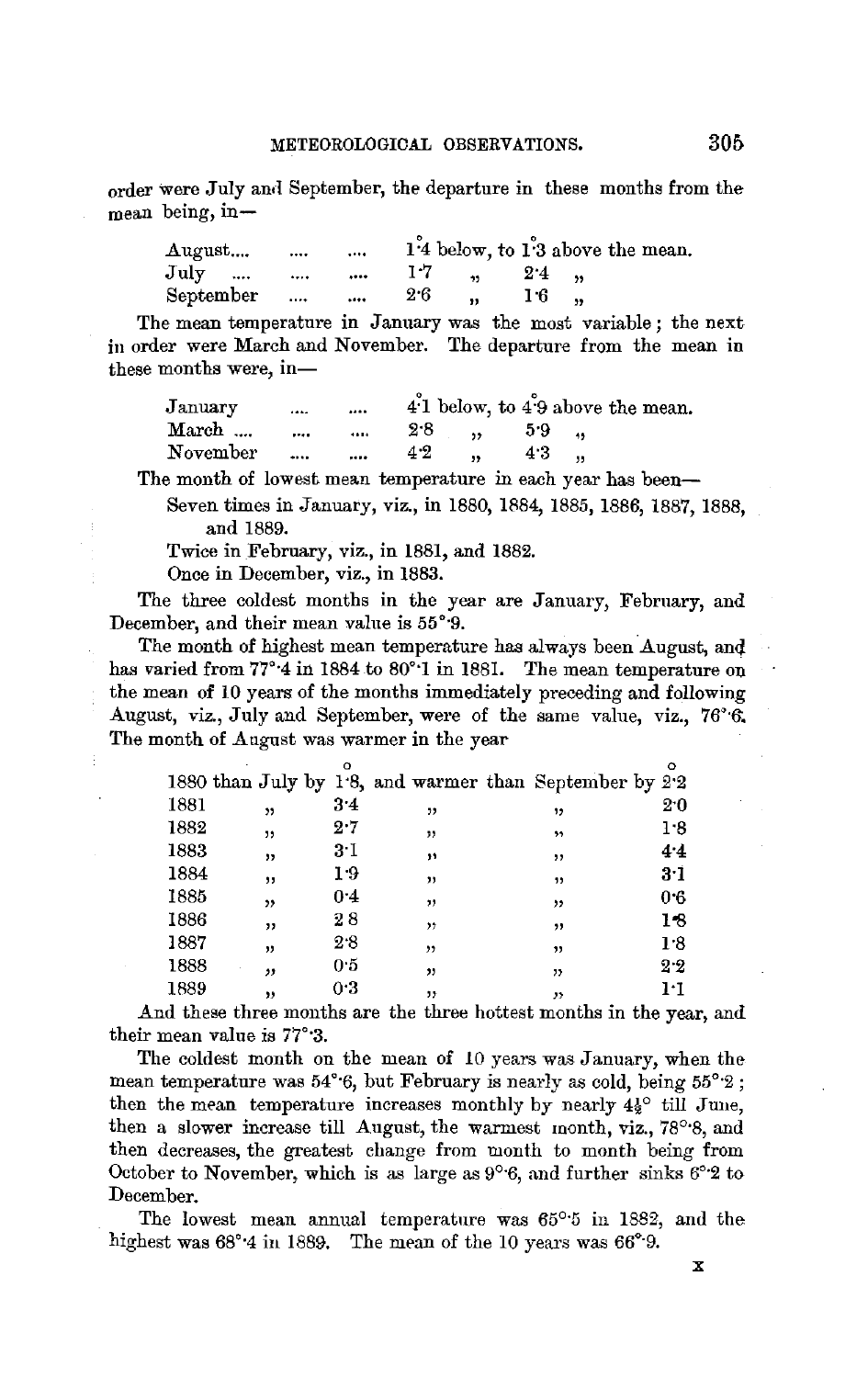| Months.                       |         |          |           |         | Years.  |              |         |          |         |         | Means<br>$of -$ |
|-------------------------------|---------|----------|-----------|---------|---------|--------------|---------|----------|---------|---------|-----------------|
|                               | 1880.   | 1881.    | 1882.     | 1883.   | 1884.   | 1885.        | 1886.   | 1887.    | 1888.   | 1889.   | 10 Years.       |
|                               | $\circ$ | $\circ$  | $\bullet$ | $\circ$ | $\circ$ | $\mathbf{o}$ | $\circ$ | $\circ$  | $\circ$ | $\circ$ | $\circ$         |
| January                       | 32.5    | $31 - 6$ | 40.1      | 41.2    | 43.2    | 35.8         | 34.9    | 34.6     | 36.3    | 35.2    | $36 - 5$        |
| February                      | 41.6    | $38 - 1$ | 42.0      | 42.7    | 42.1    | 43.8         | 32.9    | 38.2     | 34.2    | 36.4    | $39.2$          |
| March<br>$\ddot{\phantom{a}}$ | 45.2    | 43.6     | 46 6      | 37.4    | 45.1    | 40.3         | 38.9    | 37.6     | 37.8    | 40.0    | 41.3            |
| April<br>$\ddot{\phantom{a}}$ | 47.5    | 47.0     | 48.8      | 48.4    | 46.0    | 48.3         | 46.0    | 43.9     | 43.4    | 46.3    | 46.6            |
| May<br>$\ddot{\phantom{0}}$   | 52.9    | $55 - 1$ | $55 - 8$  | 54.4    | 54.9    | 51.4         | 52.5    | 50.1     | 53.4    | 57.4    | 53.8            |
| June<br>$\ddot{\phantom{a}}$  | 57.9    | 60.1     | 57.4      | 60.5    | 58.8    | 61.0         | 57.9    | 61.4     | 59.2    | 62.1    | 59.6            |
| July<br>$\ddot{\phantom{a}}$  | 62.1    | 66.0     | 62.0      | 60.9    | 63.8    | 66.3         | 63.2    | 66.4     | 58.9    | 62.1    | 63.2            |
| August                        | 63.1    | 60.0     | 61.4      | 63.2    | 65.9    | 59.6         | 62.3    | 62.5     | 59.7    | 61.1    | 61.9            |
| September                     | 59.8    | 56.6     | 55.8      | 58.0    | 60.4    | 55.7         | 59.2    | 54.1     | 55.5    | 55.9    | 57.0            |
| October                       | 45.8    | 45.9     | 51.0      | 50.7    | 49.3    | 45.8         | 53.0    | 44.3     | 44.4    | 48.0    | 47.8            |
| November                      | 41.9    | 46.7     | 42.4      | 43.2    | $42\,2$ | 42.6         | 43.1    | $39 - 4$ | 45.7    | 43.4    | 43.1            |
| December                      | 42.1    | 39.3     | 39.9      | 39.9    | 40.9    | $37 - 4$     | 36.2    | 35.8     | 38.9    | 36.0    | 38.6            |
| Means                         | 48.8    | 48.4     | 49.6      | 49.1    | 50.4    | 48.1         | 48.4    | 47.4     | 47.3    | 48.7    | 49.1            |

|  | TABLE XIV.—Mean Temperature of the Air in each Month at Blackheath. |
|--|---------------------------------------------------------------------|
|  |                                                                     |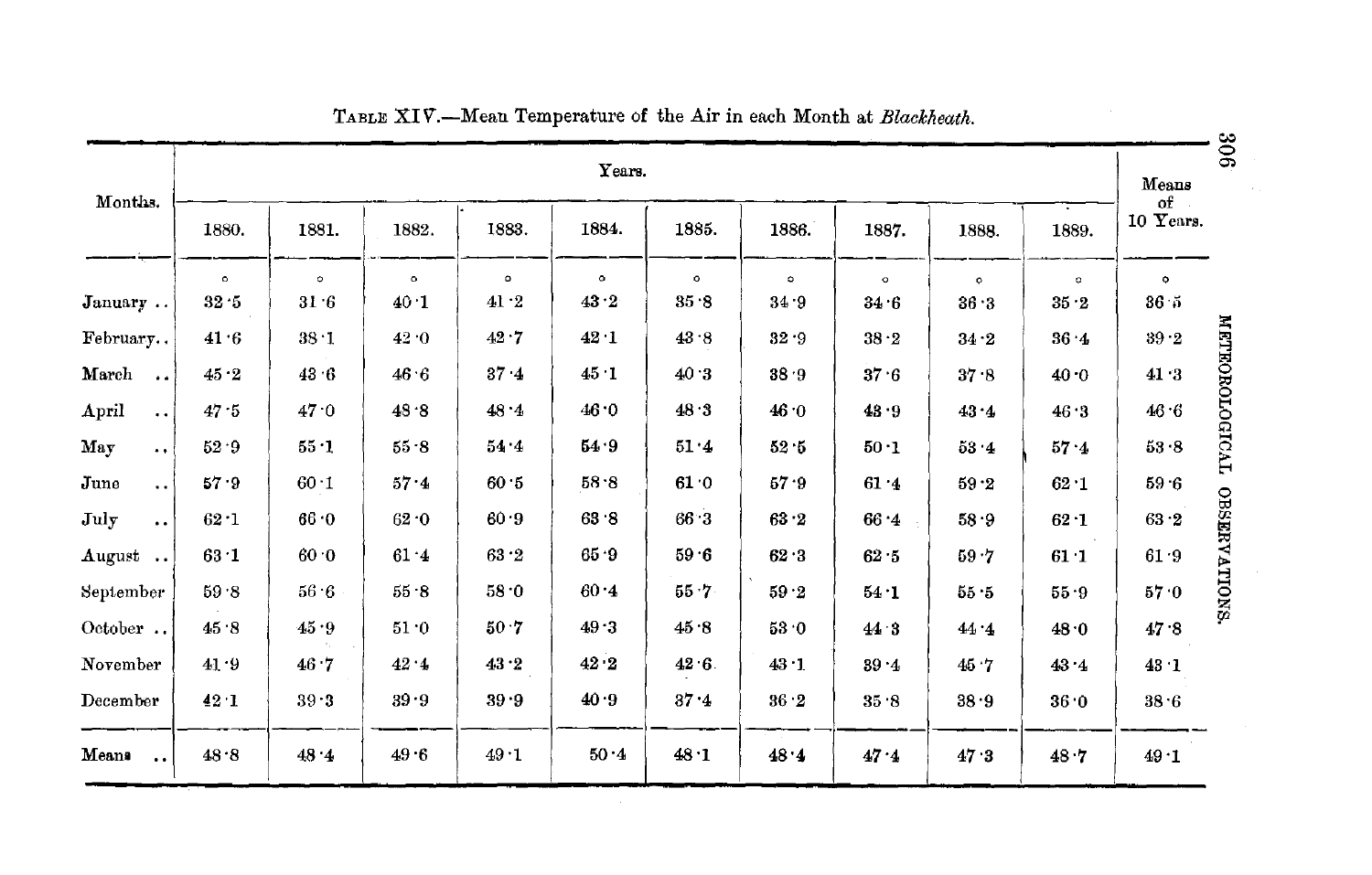By selecting in each month the lowest and highest numbers in Table XIV., the mean temperature has varied in-

|                         |          | $\mathbf{r}$                                                                                                                                                       |                                                          |  |  |                                                                                                                                                                                                                                                                                                                                                                                                                          |
|-------------------------|----------|--------------------------------------------------------------------------------------------------------------------------------------------------------------------|----------------------------------------------------------|--|--|--------------------------------------------------------------------------------------------------------------------------------------------------------------------------------------------------------------------------------------------------------------------------------------------------------------------------------------------------------------------------------------------------------------------------|
| ,                       | $\cdots$ | $\cdots$                                                                                                                                                           |                                                          |  |  |                                                                                                                                                                                                                                                                                                                                                                                                                          |
| $\overline{\mathbf{v}}$ |          |                                                                                                                                                                    |                                                          |  |  |                                                                                                                                                                                                                                                                                                                                                                                                                          |
|                         |          |                                                                                                                                                                    |                                                          |  |  |                                                                                                                                                                                                                                                                                                                                                                                                                          |
|                         |          |                                                                                                                                                                    |                                                          |  |  |                                                                                                                                                                                                                                                                                                                                                                                                                          |
|                         |          |                                                                                                                                                                    |                                                          |  |  |                                                                                                                                                                                                                                                                                                                                                                                                                          |
|                         |          |                                                                                                                                                                    |                                                          |  |  |                                                                                                                                                                                                                                                                                                                                                                                                                          |
|                         |          |                                                                                                                                                                    |                                                          |  |  |                                                                                                                                                                                                                                                                                                                                                                                                                          |
|                         |          |                                                                                                                                                                    |                                                          |  |  |                                                                                                                                                                                                                                                                                                                                                                                                                          |
| $\ddot{\phantom{a}}$    |          |                                                                                                                                                                    |                                                          |  |  |                                                                                                                                                                                                                                                                                                                                                                                                                          |
| ٠,                      |          |                                                                                                                                                                    |                                                          |  |  |                                                                                                                                                                                                                                                                                                                                                                                                                          |
| ۰,                      |          |                                                                                                                                                                    |                                                          |  |  |                                                                                                                                                                                                                                                                                                                                                                                                                          |
|                         |          | from<br>$\cdots$<br>$, 1, 1, \ldots$<br>$\overline{1}$ , $\overline{1}$<br>$\mathbf{a}$<br>$\ddot{\phantom{a}}$<br>$\mathbf{B}$<br>$\sim$ 1000 $\mu$<br>$\sim 100$ | $\cdots$<br>$\cdots$<br>$\cdots$<br>$\cdots$<br>$\cdots$ |  |  | 31.6 in 1881 to 43.2 in 1884<br>$32.9$ , $1886$ , $43.8$ , $1885$<br>$37.4$ , $1883$ , $46.6$ , $1882$<br>43.4 , 1888 , 48.8 , 1882<br>$50.1$ , $1887$ , $57.4$ , $1889$<br>$57.4$ , $1882$ , $62.1$ , $1889$<br>$58.9$ , $1888$ , $66.4$ , $1887$<br>59.6, 1885, 65.9, 1884<br>$\ldots$ 54.1, 1887, 60.4, 1884<br>$\ldots$ 44.3, 1887, 53.0, 1886<br>$\ldots$ 39.4, 1887, 46.7, 1881<br>$\ldots$ 35.8, 1887, 42.1, 1880 |

The month of lowest mean temperature in the ten years was January, 1881, and was 31°·6, and that of the highest was July, 1887, and was 66°·4, these values are 18°·2 and 13°·7 lower respectively than the lowest and highest monthly temperatures at Sarona.

By taking the differences between the lowest and highest temperature in each month, and the mean of the ten years in Table XIV., the greatest departures in each month from the mean of ten years are, in-

|                   |             |              |               |                 |                    | Below the mean of 10 years.     | Above the mean of 10 years. |         |                         |                 |  |
|-------------------|-------------|--------------|---------------|-----------------|--------------------|---------------------------------|-----------------------------|---------|-------------------------|-----------------|--|
|                   |             |              | $\circ$       |                 |                    |                                 |                             | ۰       |                         |                 |  |
| January           |             |              |               |                 | 49 in 1881         |                                 |                             |         |                         | and 6.7 in 1884 |  |
| February          |             |              |               |                 | $$ 6.3, 1886       | $\ddotsc$                       | 11 <sup>1</sup>             | $4.6$ , |                         | 1885            |  |
| ${\rm March}$     | $\cdots$    |              |               |                 | $\ldots$ 3.9, 1883 | $\cdots$                        | $\ddot{\phantom{0}}$        | 53,     |                         | 1882            |  |
| April             |             |              |               |                 | $\ldots$ 32, 1888  | $\cdots$                        | $\ddot{\phantom{0}}$        | 2.2,    |                         | 1882            |  |
| Мау               |             | 3.7,         |               |                 | 1887               |                                 | $\overline{\mathbf{12}}$    | 3.6     | $\overline{\mathbf{z}}$ | 1889            |  |
| $_{\rm June}$     |             |              |               |                 | $\ldots$ 2.2, i882 | $\ddotsc$                       | ٠,                          | 2.5     | $\overline{\mathbf{1}}$ | 1889            |  |
| $\rm\,July$       | $\sim$ 1000 |              |               |                 | $\ldots$ 43, 1888  | $\cdots$                        | ٠s.                         | 32,     |                         | 1887            |  |
| $\rm{August}$     |             |              | $\ldots$ 23,  |                 | 1885               | $\ddotsc$                       | ,                           | 40      | $\mathbf{r}$            | 1884            |  |
| ${\rm September}$ |             |              |               |                 | $\ldots$ 2.9, 1887 | $\mathcal{L}_{\bullet,\bullet}$ | $\ddot{\phantom{0}}$        | $3.4$ , |                         | 1884            |  |
| October           |             | $\mathbf{r}$ | 3.5           | $\overline{11}$ | 1887               |                                 | ٠,                          | 52,     |                         | 1886            |  |
| ${\bf November}$  |             |              |               |                 | $\ldots$ 37, 1887  | a a sh                          | ,                           | $3.6$ , |                         | 1881            |  |
| $\rm December.$ . |             |              | $\ldots$ 2.8, |                 | 1887               | .                               | ٠,                          | 3.5     | $\ddot{\phantom{1}}$    | 1880            |  |
|                   |             |              |               |                 |                    |                                 |                             |         |                         |                 |  |

The largest departure below the mean was 6°·3 in February, 1886 ; the next in order was 4°·9 in January, 1881, and 4°·3 in July, 1888.

The smallest departure below the mean was 2°·2 in June, 1882 ; the next in order was  $2^{\circ}$ :3 in August, 1885, and  $2^{\circ}$ :8 in December, 1887.

The largest departure above the mean was 6°·7 in January, 1884; the next in order was 5°·3 in March, 1882, and 5°·2 in October; 1886.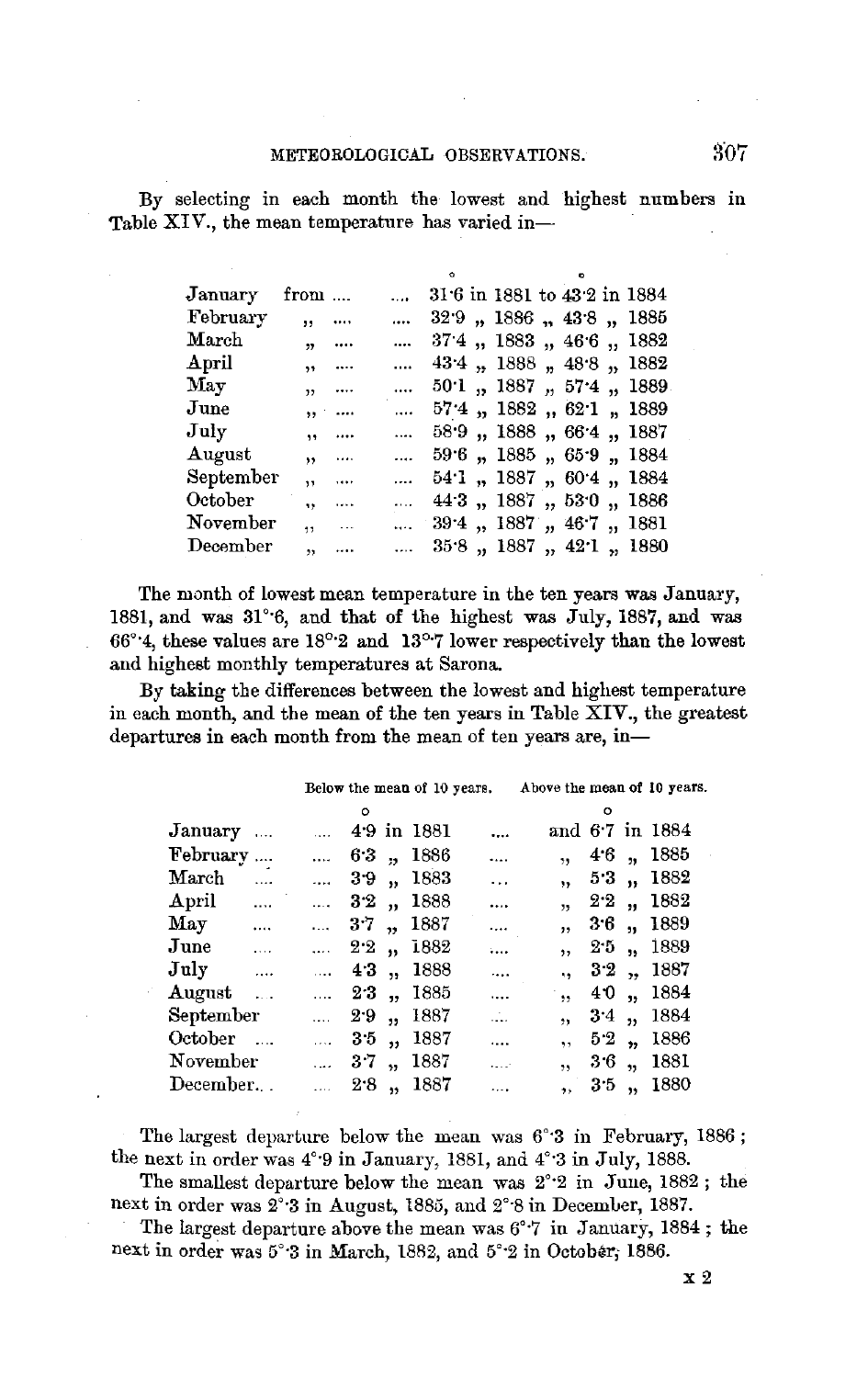## 308 METEOROLOGICAL OBSERVATIONS.

The smallest departure above the mean was 2°·2 in .April, 1882 ; the next in order was  $2^{\circ}$ -5 in June, 1889, and  $3^{\circ}$ -2 in-July, 1887.

The mean temperature in June was the most uniform, the next in order were April, August, September, and December, the departure from the mean in these months being, in

| June<br>$\cdots$ |                       |          |           |            | 2.2 below to 2.5 above the mean. |
|------------------|-----------------------|----------|-----------|------------|----------------------------------|
| April            | $\ldots$              | $\cdots$ | 3.2<br>,, | $2\cdot 2$ |                                  |
| August           | Albert 1              |          | 2.3<br>,, | 40         | ,,                               |
| September        | $\cdots$              | $\cdots$ | 29<br>,,  | 3.4        | د د                              |
| December         | $\sim 10$<br>$\cdots$ | $\cdots$ | 2.8<br>,, | 3.5        | ,,                               |
|                  |                       |          |           |            |                                  |

The mean temperature in January was the most variable, the next in order were February and March ; the departure from the mean in these months being, in

| January  | <b>Contract</b> | $\cdots$        |     |                          |     | 4.9 below to 6.7 above the mean. |
|----------|-----------------|-----------------|-----|--------------------------|-----|----------------------------------|
| February |                 | <b>Contract</b> | 63  | $\overline{\phantom{a}}$ | 46  |                                  |
| March    |                 |                 | 3.9 | $\mathbf{A}$             | 5.3 |                                  |
|          |                 |                 |     |                          |     |                                  |

The month of lowest mean temperature in each year has been

| Five times in January, viz., in 1880, 1881, 1885, 1887, and 1889. |                      |             |  |  |  |
|-------------------------------------------------------------------|----------------------|-------------|--|--|--|
| Twice in February,                                                | $\ddot{\phantom{1}}$ | 1886, 1888. |  |  |  |
| Once in March.                                                    |                      | 1883.       |  |  |  |
| Twice in December                                                 | ۰,                   | 1882, 1884. |  |  |  |

The three coldest months in the year are January, February, and December, being the same as at Sarona, and their mean value was 38"·1, being 17°·8 lower than at Sarona.

The month of highest mean temperature in each year has been-

Six times in July, viz., in 1881, 1882, 18&5, 1886, 1887, and 1889. Four, August, viz., 1880, 1883, 1884, and 1888.

The three hottest months in the year are June, July, and August, and their mean value is 61°·6, being 15°·7 of lower temperature than the three hottest months at Sarona.

The coldest month at Blackheath on the mean of 10 years is January, when the mean temperature was 36°·5, being 18°·1 colder than at Sarona, it then increases irregularly till July, the hottest month, viz., 63°·2 being lower than mean of July at Sarona by 13°4, but lower than August at Sarona by 15°·6. The temperature then decreases month by month to January, the large autumn decrease, which at Sarona is from October to